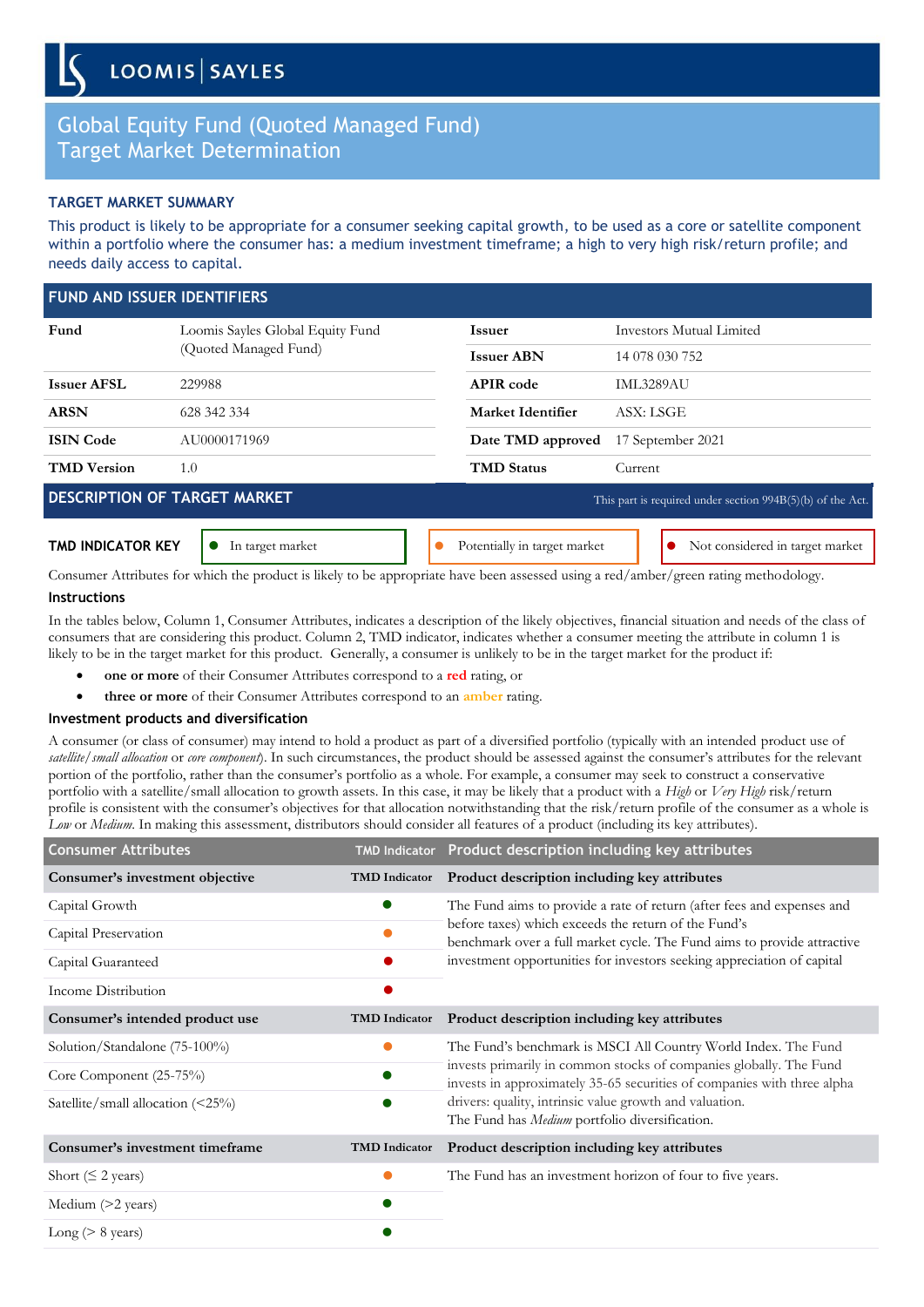loomissayles.com.au

invest@loomissayles.com.au

| <b>Consumer Attributes</b>                                   | <b>TMD Indicator</b> | Product description including key attributes                                                                                                                                                                                |  |
|--------------------------------------------------------------|----------------------|-----------------------------------------------------------------------------------------------------------------------------------------------------------------------------------------------------------------------------|--|
| Consumer's Risk (ability to bear loss) and<br>Return profile | <b>TMD</b> Indicator | Product description including key attributes                                                                                                                                                                                |  |
| Low                                                          |                      | This Fund is considered to be a high risk investment.                                                                                                                                                                       |  |
| Medium                                                       |                      | The Fund aims to outperform the MSCI All Country World Index over<br>the longer term.                                                                                                                                       |  |
| High                                                         |                      |                                                                                                                                                                                                                             |  |
| Very high                                                    |                      |                                                                                                                                                                                                                             |  |
| Consumer's need to withdraw money                            | <b>TMD</b> Indicator | Product description including key attributes                                                                                                                                                                                |  |
| Daily                                                        | $\bullet$            | Investors can withdraw from the Fund by selling Units on the ASX via                                                                                                                                                        |  |
| Weekly                                                       |                      | their share trading platform or stockbroker. Investors do not need to<br>complete a withdrawal form and they will receive the proceeds from the<br>sale of their Units in the same way they would receive proceeds from the |  |
| Monthly                                                      |                      |                                                                                                                                                                                                                             |  |
| Quarterly                                                    |                      | sale of listed securities via the ASX CHESS settlement service.                                                                                                                                                             |  |
| Annually or longer                                           |                      |                                                                                                                                                                                                                             |  |

The Issuer has assessed the product and formed the view that the product, including its key attributes, is likely to be consistent with the likely objectives, financial situation and needs of consumers in the target market as described above, as the features of this product in Column 3 of the table above are likely to be suitable for consumers with the attributes identified with a green TMD Indicator in Column 2.

There are no distribution conditions

Material change to key attributes, fund investment objective and/or fees.

Material deviation from benchmark / objective over sustained period.

Key attributes have not performed as disclosed by a material degree and for a material period.

Determination by the issuer of an ASIC reportable Significant Dealing

Material or unexpectedly high number of complaints (as defined in section 994A(1) of the Act) about the product or distribution of the product.

The use of Product Intervention Powers, regulator orders or directions that affects the product.

| <b>MANDATORY REVIEW PERIODS</b> | This part is required under section $994B(5)(e)$ and (f) of the Act. |
|---------------------------------|----------------------------------------------------------------------|
| <b>Review period</b>            | Maximum period for review                                            |
| Initial review                  | 1 year and 3 months                                                  |
| Subsequent review               | 3 years and 3 months                                                 |

# **APPROPRIATENESS** This part is required under RG 274.64–66*.* **This part is required under RG 274.64–66**.

**DISTRIBUTION CONDITIONS** This part is required under section 994B(5)(c) of the Act*.*

**REVIEW TRIGGERS** This part is required under section 994B(5)(d) of the Act.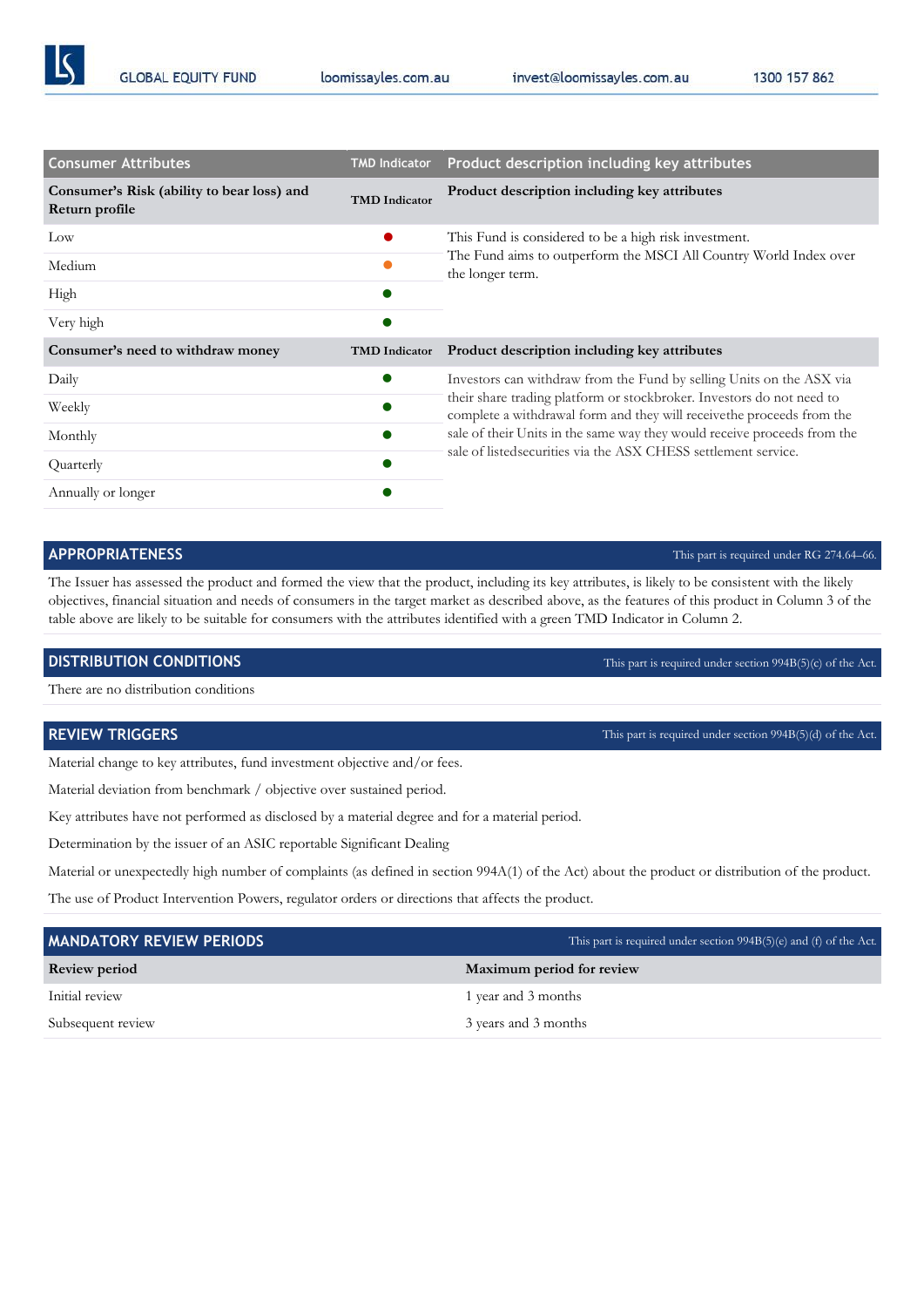| DISTRIBUTOR REPORTING REQUIREMENTS                                                                                                                                                                                                                   |                                                                                                                             | This part is required under section $994B(5)(g)$ and (h) of the Act. |
|------------------------------------------------------------------------------------------------------------------------------------------------------------------------------------------------------------------------------------------------------|-----------------------------------------------------------------------------------------------------------------------------|----------------------------------------------------------------------|
| Reporting requirement                                                                                                                                                                                                                                | Reporting period                                                                                                            | Which distributors this<br>requirement applies to                    |
| Complaints (as defined in section 994A(1) of the Act)<br>relating to the product design, product availability and<br>distribution. The distributor should provide all the<br>content of the complaint, having regard to privacy.                     | Within 10 business days following end of<br>calendar quarter                                                                | All distributors                                                     |
| Significant dealing outside of target market, under<br>$s994F(6)$ of the Act.<br>See Definitions for further detail.                                                                                                                                 | As soon as practicable but no later than 10<br>business days after distributor becomes aware<br>of the significant dealing. | All distributors                                                     |
| To the extent a distributor is aware of dealings outside the<br>target market these should be reported to the issuer,<br>including reason why acquisition is outside of target<br>market, and whether acquisition occurred under personal<br>advice. | Within 10 business days following end of<br>calendar quarter.                                                               | All distributors                                                     |

If practicable, distributors should adopt the FSC data standards for reports to the issuer. Distributors must report to the Issuer Investors Mutual Limited (IML) by emailing password protected reports to [iml@iml.com.au,](mailto:iml@iml.com.au) or providing access to a secure portal where IML can download the required reports. If you have any queries about the reporting requirements, please contact IML on 1300 157 862.

Disclaimer: This Target Market Determination (TMD) is required under section 994B of the Corporations Act 2001 (Cth) (the Act). It sets out the class of consumers for whom the product, including its key attributes, would likely be consistent with their likely objectives, financial situation and needs. In addition, the TMD outlines the triggers to review the target market and certain other information. It forms part of Issuer's design and distribution arrangements for the product.

This document is **not** a product disclosure statement and is **not** a summary of the product features or terms of the product. This document does not take into account any person's individual objectives, financial situation or needs. Persons interested in acquiring this product should carefully read the Product Disclosure Statement (PDS) for the Fund before making a decision whether to buy this product.

Important terms used in this TMD are defined in the TMD Definitions which supplement this document. Capitalised terms have the meaning given to them in the product's PDS, unless otherwise defined. The PDS can be obtained by calling 1300 551 132 or at our website loomissayles.com.au

Issued by Investors Mutual Limited (AFSL 229988) (Issuer). Issuer is the responsible entity and issuer of units in the managed investment scheme referred to in this material. This material provides general information only and does not take into account your individual objectives, financial situation, needs or circumstances. Before making any investment decision, you should assess whether the material is appropriate for you and obtain financial advice tailored to you having regard to your individual objectives, financial situation, needs and circumstances. This material is not a financial product recommendation or an offer or solicitation with respect to the purchase or sale of any financial product in any jurisdiction.

This material is not intended for distribution to, or use by, any person or entity in any jurisdiction or country where such distribution or use would be contrary to local law or regulation.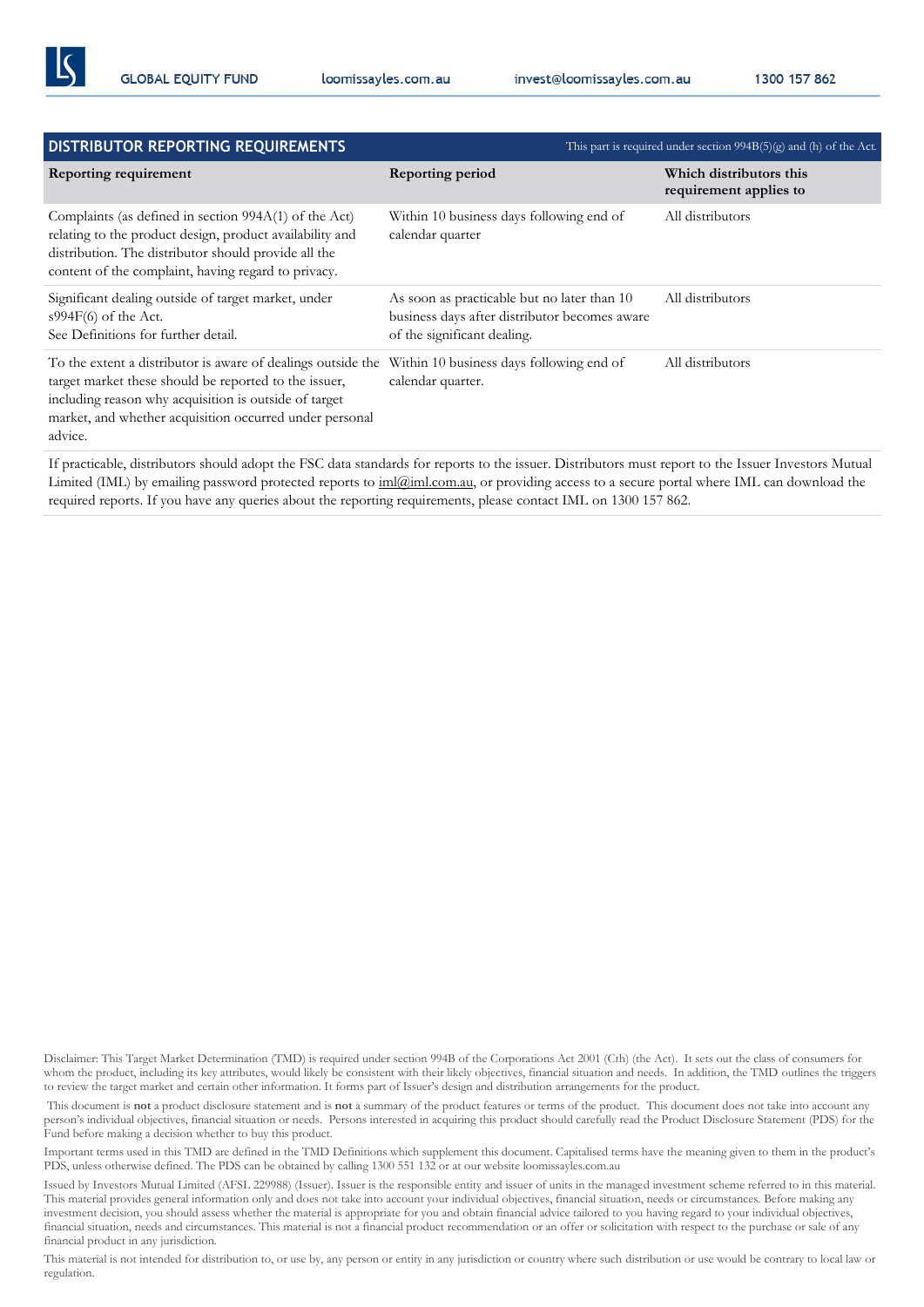1300 157 862

# Target Market Determination Definitions

| <b>TERM</b>                                               | <b>DEFINITION</b>                                                                                                                                                                                                                                                                                                                        |  |
|-----------------------------------------------------------|------------------------------------------------------------------------------------------------------------------------------------------------------------------------------------------------------------------------------------------------------------------------------------------------------------------------------------------|--|
| Consumer's investment objective                           |                                                                                                                                                                                                                                                                                                                                          |  |
| <b>Capital Growth</b>                                     | The consumer seeks to invest in a product designed to generate capital return. The consumer prefers<br>exposure to growth assets (such as shares or property) or otherwise seeks an investment return above the<br>current inflation rate.                                                                                               |  |
| <b>Capital Preservation</b>                               | The consumer seeks to invest in a product to reduce volatility and minimise loss in a market down-turn.<br>The consumer prefers exposure to defensive assets (such as cash or fixed income securities) that are<br>generally lower in risk and less volatile than growth investments.                                                    |  |
| <b>Capital Guaranteed</b>                                 | The consumer seeks a guarantee or protection against capital loss whilst still seeking the potential for<br>capital growth (typically gained through a derivative arrangement). The consumer would likely understand<br>the complexities, conditions and risks that are associated with such products.                                   |  |
| <b>Income Distribution</b>                                | The consumer seeks to invest in a product designed to distribute regular and/or tax-effective income. The<br>consumer prefers exposure to income-generating assets (typically, high dividend-yielding equities, fixed<br>income securities and money market instruments).                                                                |  |
| Consumer's intended product use (% of Investable Assets)  |                                                                                                                                                                                                                                                                                                                                          |  |
| Solution/Standalone (75-<br>$100\%$                       | The consumer intends to hold the investment as either a part or the majority (up to $100\%$ ) of their total<br>investable assets (see definition below). The consumer typically prefers exposure to a product with at least<br>High portfolio diversification (see definitions below).                                                  |  |
| Core Component (25-75%)                                   | The consumer intends to hold the investment as a major component, up to 75%, of their total investable<br>assets (see definition below). The consumer typically prefers exposure to a product with at least Medium<br>portfolio diversification (see definitions below).                                                                 |  |
| Satellite (<25%)                                          | The consumer intends to hold the investment as a smaller part of their total portfolio, as an indication it<br>would be suitable for up to 25% of the total investable assets (see definition below). The consumer is likely<br>to be comfortable with exposure to a product with Low portfolio diversification (see definitions below). |  |
| <b>Investable Assets</b>                                  | Those assets that the investor has available for investment, excluding the residential home.                                                                                                                                                                                                                                             |  |
|                                                           | Portfolio diversification (for completing the key product attribute section of consumer's intended product use)                                                                                                                                                                                                                          |  |
| Low                                                       | Single asset class, single country, low or moderate holdings of securities - e.g. high conviction Aussie<br>equities.                                                                                                                                                                                                                    |  |
| Medium                                                    | 1-2 asset classes, single country, broad exposure within asset class, e.g. Aussie equities "All Ords".                                                                                                                                                                                                                                   |  |
| High                                                      | Highly diversified across either asset classes, countries or investment managers, e.g. Australian multi-<br>manager balanced fund or global multi-asset product (or global equities).                                                                                                                                                    |  |
| Consumer's intended investment timeframe                  |                                                                                                                                                                                                                                                                                                                                          |  |
| Short ( $\leq$ 2 years)                                   | The consumer has a short investment timeframe and may wish to redeem within two years.                                                                                                                                                                                                                                                   |  |
| Medium $(> 2 \text{ years})$                              | The consumer has a medium investment timeframe and is unlikely to redeem within two years.                                                                                                                                                                                                                                               |  |
| Long ( $> 8$ years)                                       | The consumer has a long investment timeframe and is unlikely to redeem within eight years.                                                                                                                                                                                                                                               |  |
| Consumer's Risk (ability to bear loss) and Return profile |                                                                                                                                                                                                                                                                                                                                          |  |

Issuers should undertake a comprehensive risk assessment for each product. The FSC recommends adoption of the Standard Risk Measure (SRM) to calculate the likely number of negative annual returns over a 20 year period, using the guidance and methodology outlined in the [Standard Risk Measure Guidance Paper For Trustees.](https://protect-eu.mimecast.com/s/pqPaCwVNmtGRQpvMFVpVgu?domain=urldefense.com) SRM is not a complete assessment of risk and potential loss. For example, it does not detail important issues such as the potential size of a negative return or that a positive return could still be less than a consumer requires to meet their investment objectives/needs. Issuers may wish to supplement the SRM methodology by also considering other risk factors. For example, some products may use leverage, derivatives or short selling, may have liquidity or withdrawal limitations, or otherwise may have a complex structure or increased investment risks, which should be documented together with the SRM to substantiate the product risk rating.

A consumer's desired product return profile would generally take into account the impact of fees, costs and taxes.

Low The consumer is conservative or low risk in nature, seeks to minimise potential losses (e.g. has the ability to bear up to 1 negative return over a 20 year period (SRM 1 to 2)) and is comfortable with a low target return profile.

Consumer typically prefers defensive assets such as cash and fixed income.